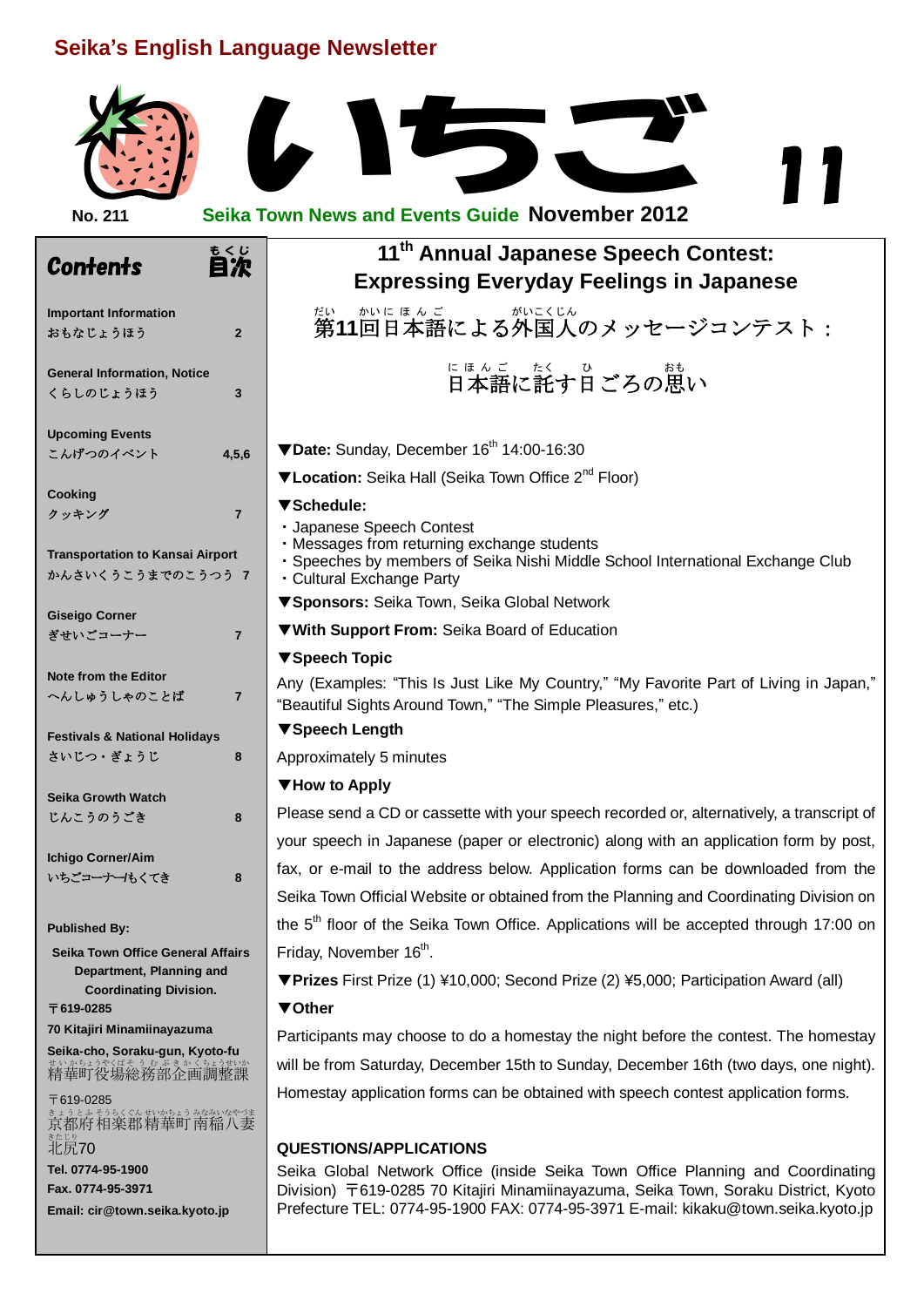## Important Information おもなじょうほう

# **2013 Municipal Nursery School Enrollment**  〜いせい ぁんどちょうりっぽいくしょにゅうしょ ぁんない<br>平成**25**年度町 立保育所入 所のご案内

Those who wish to enroll their children in nursery school for April 2013 may apply starting from Monday, December 10<sup>th</sup>. Enrollment is available for parents who cannot care for their children during the day due to sickness, work, or other reasons.

#### **When to Pick Up Application Forms**

Available starting Monday, November 12<sup>th</sup> Weekdays 9:00 to 12:00, 13:00 to 16:30

**Where to Pick Up Application Forms**

Any nursery school OR Child Care

Support Division, Town Office 2F

#### **Points to Keep in Mind**

・If there are too many applications, you may not be able to get your first choice school.

・If, after enrolling in nursery school, you no longer meet the enrollment conditions, you will be asked to withdraw your child.

・If you wish to have your child enter nursery school after April, please apply between the first business day of the previous month and 3 months prior to the month you wish to start.

#### **Where and When to Submit Applications**

| Date                                 | Time           | <b>Place</b>              |
|--------------------------------------|----------------|---------------------------|
| Monday, December 10 <sup>th</sup>    | 13:00-15:00    | Hosono Nursery School     |
| Tuesday, December 11 <sup>th</sup>   | 13:00-15:00    | Komada Nursery School     |
| Wednesday, December 12th             | 13:00-15:00    | Iketani Nursery School    |
| Thursday, December 13th              | 13:00-15:00    | Hikaridai Nursery School  |
| Friday, December 14th                | 13:00-15:00    | Seikadai Nursery School   |
| Monday, December 10 <sup>th</sup> to | 9:00 to 12:00, | <b>Child Care Support</b> |
| Friday, December 14th                | 13:00 to 16:30 | Division, Town Office 2F  |

※Please submit the application on time. Applications filled out improperly will not be accepted.

#### **Children Who Qualify for Nursery School**

Those 6 months or older and not yet in elementary school (born after April 2<sup>nd</sup>, 2007)

#### **Parents and Guardians Who May Apply**

・Those working outside of or from home during the day ・Pregnant women or those who have recently given birth ・Those caring for a sick or disabled relative

※You may not apply if there is someone available to care for your child during the day.

※Each nursery school can enroll up to 150 children.

※Hikaridai Nursery School is for ages 0 to 3. All others are for ages 0 to 5.

#### **QUESTIONS**

Child Care Support Division, Nursing Section TEL: 0774-95-1917 FAX: 0774-95-3974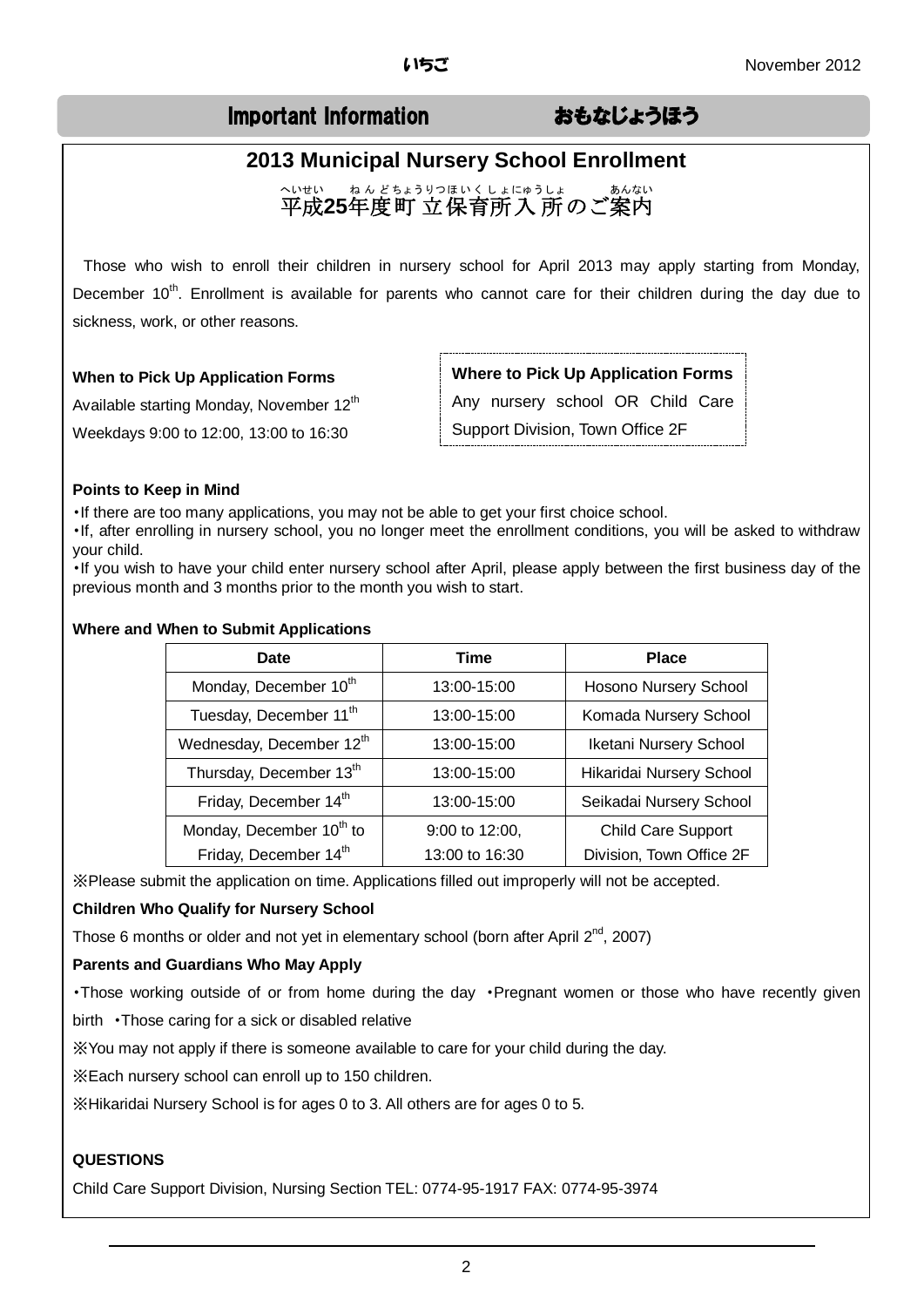## General Information くらしのじょうほう

| <b>Date</b> | <b>Time</b>       | What                                                 | <b>Where</b>                                   |
|-------------|-------------------|------------------------------------------------------|------------------------------------------------|
| $6$ (Tue)   | $13:30 - 15:00 -$ | Training room orientation                            | Mukunoki Center                                |
| 7 (Wed)     | $9:30 - 15:30$    | 12 <sup>th</sup> Hometown Discovery Journey - Autumn | Around town                                    |
| 9 (Fri)     | $13:00-$          | Checkup for 18-month-olds                            | <b>Health Center</b>                           |
| 14 (Wed)    | 13:00~15:30       | Checkup for 3-and-a-half-year-olds                   | <b>Health Center</b>                           |
| $17 - 18$   | $13:00-$          | Homestay                                             | Around town                                    |
| (Sat-Sun)   |                   |                                                      |                                                |
| 18 (Sun)    | $9:30 - 15:30$    | 2012 Seika Festival                                  | Keihanna Commemorative Park                    |
| 19 (Mon)    | 13:30-15:00       | Training room orientation                            | Mukunoki Center                                |
| 21 (Wed)    | $13:00-$          | Dental checkup for 2-year-olds                       | <b>Health Center</b>                           |
| 27 (Tue)    | 13:00             | Checkup for 9- to 10-month-olds                      | <b>Health Center</b>                           |
| 28 (Wed)    | 13:30~15:30       | Parenting Class - Childbirth                         | <b>Health Center</b>                           |
| IJ          | $19:00-$          | 11 <sup>th</sup> Baroque Concert                     | Seika Hall (Town Office 2 <sup>nd</sup> Floor) |
| 30 (Fri)    | $13:00-$          | Checkup for 3- to 4-month-olds                       | <b>Health Center</b>                           |
| IJ          | 13:15~14:15       | Tuberculosis vaccinations                            | <b>Health Center</b>                           |

#### **November**

#### **December**

| 1 $(Sat)$ | 9:30~15:30  | , 12 <sup>th</sup> Hometown Discovery Journey – Autumn | Around town                                    |
|-----------|-------------|--------------------------------------------------------|------------------------------------------------|
| 4 (Tue)   | 13:30~15:00 | Training room orientation                              | Mukunoki Center                                |
| 5 (Wed)   | 13:30~15:30 | Parenting Class - Nursing                              | <b>Health Center</b>                           |
| 7 (Fri)   | 13:30~14:30 | <b>Health Lecture</b>                                  | Seika Hall (Town Office 2 <sup>nd</sup> Floor) |

### **What to do if…**

#### **You have a question about something in Ichigo:**

Call Steven Pelcovits, Coordinator for International relations at the Seika Town Office. You may also call if you need an interpreter, as most of the events and classes in Ichigo will be in Japanese.

#### **You have a problem with life in Japan:**

If you have any questions or problems concerning life in Japan not related to an article in Ichigo, please first contact Steven Pelcovits, Coordinator for International relations at the Seika Town Office. TEL:0774-95-1900 FAX: 0774-95-3971 E-mail: cir@town.seika.kyoto.jp or kikaku@town.seika.kyoto.jp (Planning and Coordinating Division)

#### **You have an issue with your visa or other questions:**

The Kyoto Prefectural International Center, located on the 9th floor of Kyoto Station, offers advice and consultation on visa issues and general problems. Visa consultations are available on the 4th Sunday of every month from 13:00-16:00. Please make a reservation beforehand by phone or from the center's homepage**.** General counseling is available in English (Monday and Tuesday), Spanish (Wednesday), Portuguese (Thursday), Tagalog (Thursday), Chinese (Friday) and Korean (Saturday) from 13:00 to 17:00.

#### TEL: 075-342-5000 Homepage: http://www.kpic.or.jp/english/index.html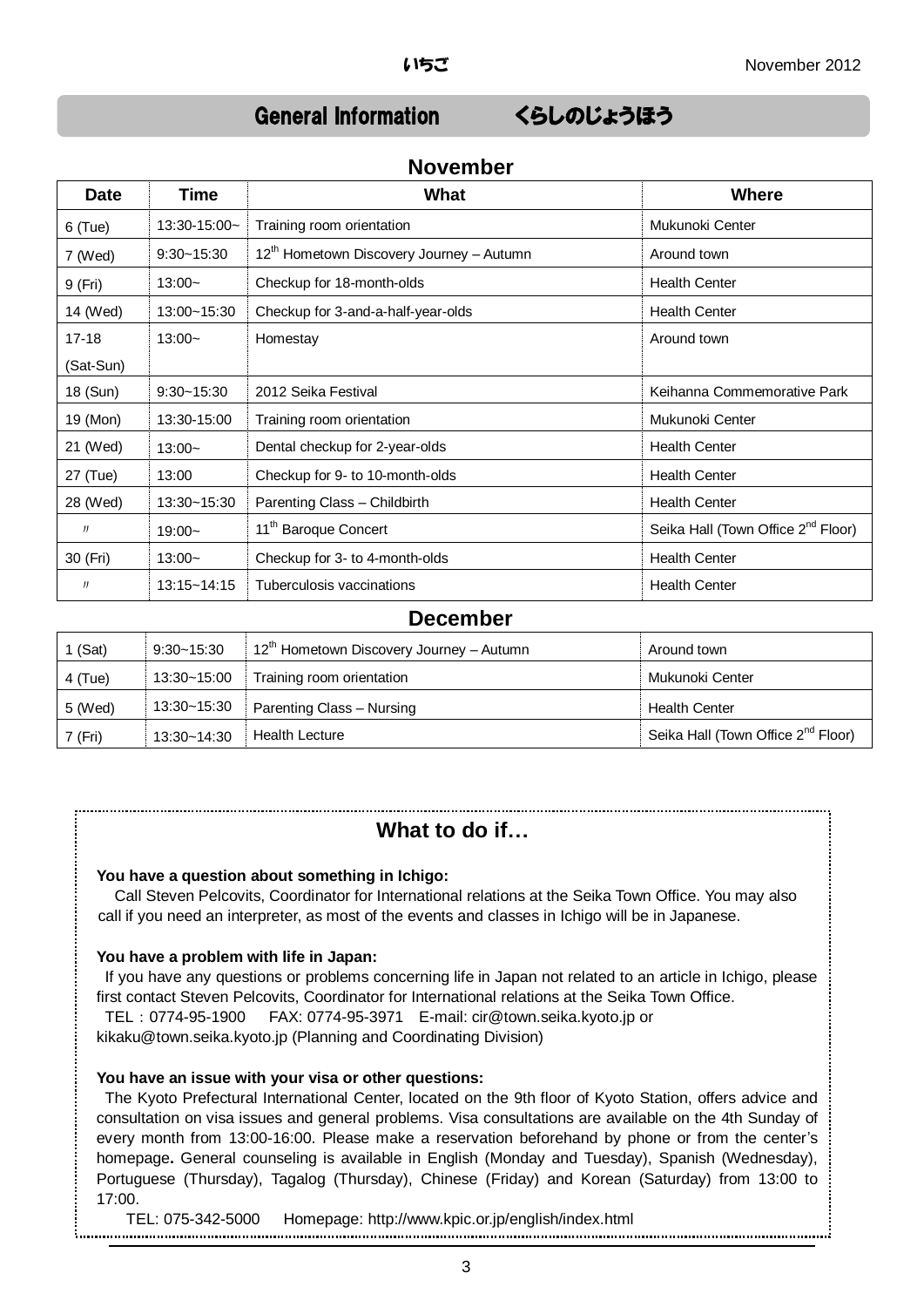## Upcoming Events こんげつのイベント

## **6 th Hikaridai** *Rakugo* **Performance**

第 だい **6**回 かい 光 ひかり 台 だい いきいき亭 てい 落語会 ら く ご か い

▼**WHEN:** Sunday, November 11<sup>th</sup> 14:00-15:30

▼**WHERE**: Hikaridai Community Hall (Hikaridai 7chome)

▼**WHAT**: A *rakugo* performance bringing together people from across generations.

・Performers: Utanosuke Katsura, Yoshibei Shofukutei, Somekichi Hayashiya

・There will also be a raffle at the end.

▼**FEE**: ¥500 ※Free for elementary schoolers and below

▼**WITH SUPPORT FROM**: Seika Town

#### **QUESTIONS**

Gomoku Club (Hayashi) 五自俱楽部 <sup>珠J</sup> TEL: 0774-95-3577

# **A Playdate with the CIR: Experience the Jewish Festival Hanukkah!**

スティーブン国際交流員と一緒にユダヤの祭り「ハヌカ」を楽しもう

▼**WHEN**: Sunday, December 9th 10:00-15:00

▼**WHERE**: Mukunoki Center 3F

▼**WHO**: Elementary and middle school students residing in Seika

▼**WHAT**: Come learn about the ancient Jewish holiday of Hanukkah! Participants can make a traditional Hanukkah snack and construct Hanukkah-related crafts.

・Introduction – The Story of Hanukkah

・Cooking: Latkes (potato pancakes)

・Crafts: Pop-up Cards

・Crafts: Dreidels (spinning tops)

・Candle-lighting

▼**APPLICATION DEADLINE**: Friday, December 7th

Applications accepted weekdays from 8:30-12:00 and 13:00-17:00

▼**HOW TO APPLY**: Please send your name, address, age, and telephone number by fax or e-mail, or

contact the Planning and Coordinating Division by phone.

▼**WITH SUPPORT FROM**: Seika Board of Education

#### ▼**QUESTIONS/APPLICATIONS**:

Seika Town Office Planning and Coordinating Division, Public Relations Section TEL: 0774-95-1900 FAX: 0774-95-3971 E-mail: kikaku@town.seika.kyoto.jp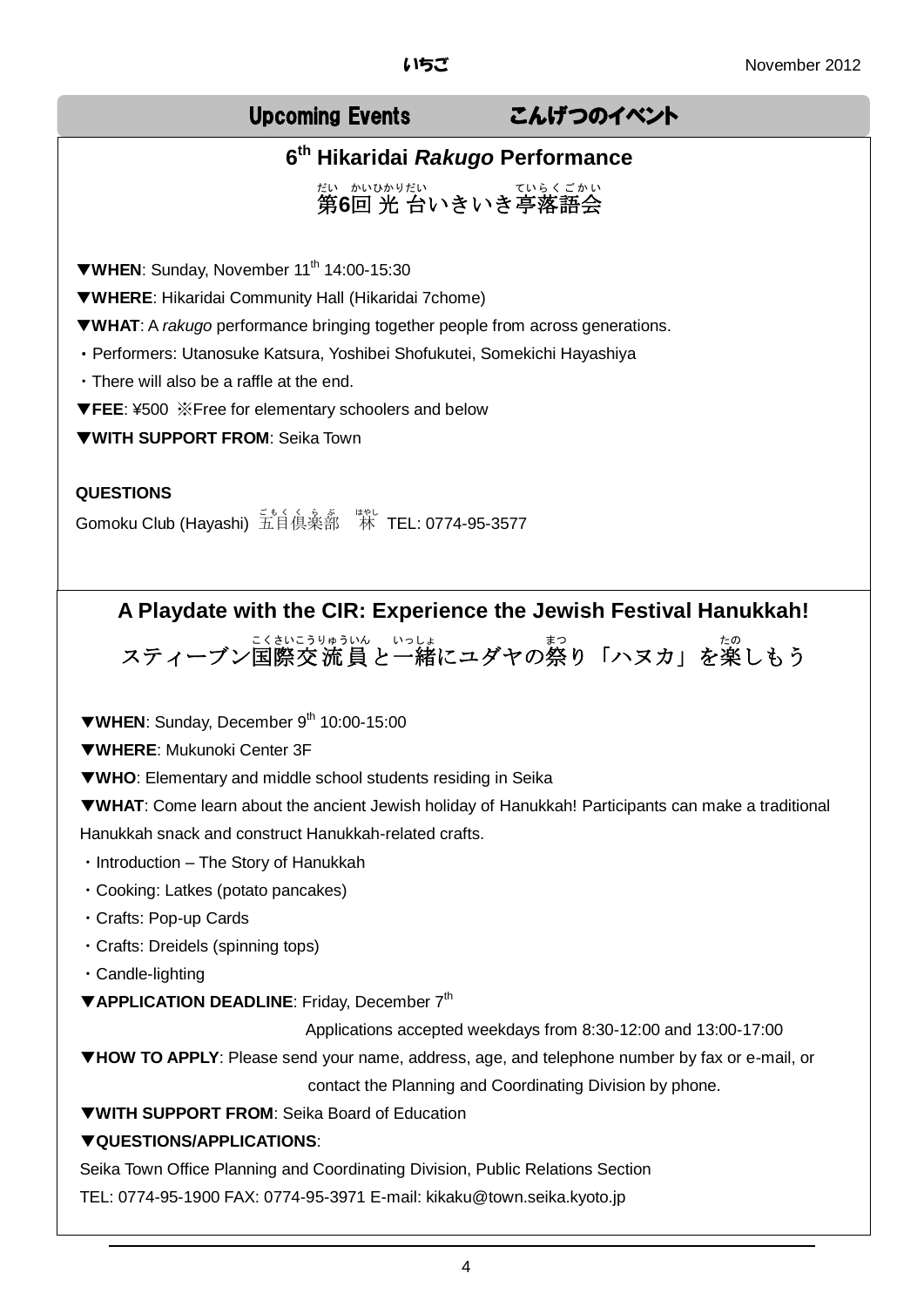### Keihanna Commemorative Park Upcoming Events and Activities

#### けいはんな記念公園の催し物 もの

## Culture Day: Free Suikeien Admission★受化のa 张崇薗無料開放

WHEN: Saturday, November 3<sup>rd</sup> (holiday) 9:00-17:00 WHERE: Suikeien WHAT: Admission to the Suikeien will be waived for Culture Day. Come enjoy Japanese garden culture and the sights of the meadows.

## Suikeien, Flowers, and Us★水景園・花・そしてわたしたち

WHEN: Saturday, November 3<sup>rd</sup> (holiday) and Sunday, November 4<sup>th</sup> 10:00-17:00 (10:00-16:30 on the 4<sup>th</sup>) WHERE: Suikeien Kangetsuro Tsuki no Niwa Gallery WHAT: A flower exhibition by a famous flower arrangement instructor. FEE: Suikeien admission fee

## 。。。。。。<br>Autumn Leaves Tea Ceremony★紅葉茶席

WHEN: Saturday, November 3<sup>rd</sup> (holiday); Sunday, November 4<sup>th</sup>; Sunday, November 11<sup>th</sup>; Sunday, November 18<sup>th</sup>; Saturday, November 24<sup>th</sup>; Sunday, November 25<sup>th</sup> 13:30-16:00 (will end once materials run out) WHERE: Suikeien Kangetsuro WHAT: Enjoy Japanese sweets and matcha while viewing the autumn leaves. FEE: ¥500 (Suikeien admission fee separate; priority given to those with reservations)

## Autumn Leaves Light-up: Reflection in the Pond★紅葉ライトアッフ~池に亟るもみじの水鏡~

WHEN: Every Friday, Saturday, and Sunday between Friday, November 9<sup>th</sup> and Sunday, December 2<sup>nd</sup> sunset-21:00 WHERE: Suikeien WHAT: A magical Japanese garden under the night sky. Come see the reflection of the red leaves of autumn in the pond. FEE: Suikeien admission fee

## Autumn Leaves Light-up Concert★紅葉ライトアッフコンサート

WHEN: November 10<sup>th</sup>, November 17<sup>th</sup>, November 24<sup>th</sup>, December 1<sup>st</sup> (all Saturdays) 19:00-20:00 (moved inside in case of rain) WHERE: Suikeien WHAT: A magical nighttime concert in a Japanese garden. FEE: Suikeien admission fee

### Change the world

WHEN: Friday, November 9<sup>th</sup> to Tuesday, November 13<sup>th</sup> 10:00-21:00 (10:00-17:00 on the 12<sup>th</sup> and 13<sup>th</sup>) WHERE: Suikeien Kangetsuro Tsuki no Niwa Gallery WHAT: Motion itself displayed through iron sand, capsules, and magnets. FEE: Suikeien admission fee

## Children of the Mebuki Forest: Fun in the Forest★あつまれ!券ぶきの蒸のこびとたち~蒸あそびの白~

WHEN: Sunday, November 11<sup>th</sup> 13:00-16:00 (canceled in case of rain) WHERE: Suikeien Mebuki Forest WHAT: Come play in the forest! There will be swings, hammocks, and ropes to swing around on. FEE: ¥100 for general participation, ¥50 for elementary/middle school children, free for younger children (Suikeien admission fee separate)

## Handicraft Market and Workshop★手作り作家マーケット&ワークショッフ~フチ Pura Marche~

WHEN: Friday, November 16<sup>th</sup> 10:00-16:30 WHERE: Visitor Center Exhibition Room, Study Room WHAT: Market featuring handmade goods and delicious food. QUESTIONS: Moiromi (E-mail: moiromi@yahoo.co.jp)

## The Machu Picchu of Japan: Takeda Castle★日本のマチュピチュ 竹田城節の夜明け

WHEN: Friday, November 16<sup>th</sup> to Monday, November 19<sup>th</sup> 10:00-17:00 (10:00-16:00 on the 19<sup>th</sup>) WHERE: Suikeien Tsuki no Niwa Gallery WHAT: Fumio Yamao will show photographs of Japan's beautiful sunrise. FEE: Suikeien admission fee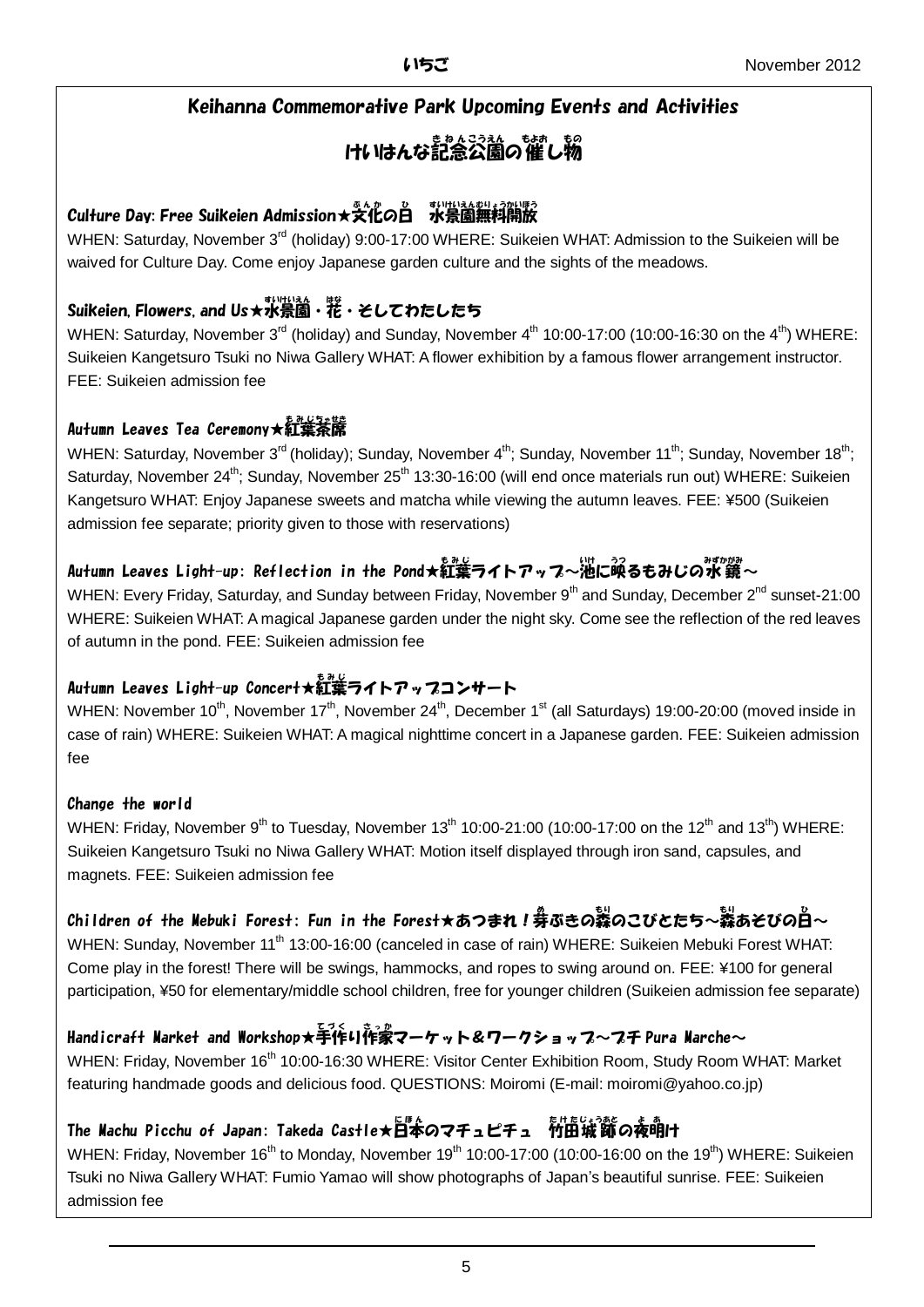Continued from Page 5

## Selected Works from 28<sup>th</sup> Kyoto Nature Photography Contest★第28回 荒郤まちとみどり写賞コンクール ☆ 逃於治展 入選作品展

WHEN: Saturday, November 17<sup>th</sup> to Tuesday, November 20<sup>th</sup> 9:00-17:00 WHERE: Suikeien Kangetsuro Basement WHAT: Enjoy the greenery of Kyoto. FEE: Suikeien admission fee

### Free Suikeien Admission★水景園無料開放

WHEN: Sunday, November 18<sup>th</sup> 9:00-21:00 WHERE: Suikeien WHAT: Come enjoy the Seika Festival during the day and the Autumn Leaves Light-up at night.

## 2012 Seika Festival★せいか祭り 2012

WHEN: Sunday, November 18<sup>th</sup> 9:30-15:30 (some activities will be changed in case of rain) WHERE: Shibafu Area and Suikeien WHAT: Seika's biggest festival. Come enjoy music and various exhibitions! QUESTIONS: Executive Committee (inside the Seika Town Office Planning and Coordinating Division) TEL: 0774-95-1900

**PARK INFORMATION**: Entrance to Suikeien and Shizenrin: Adults: ¥200, Middle and E.S. students: ¥100 (Discount for groups of 25 or more) **HOURS**: 09:00-17:00 **QUESTIONS**: Keihanna Commemorative Park Mgmt. **Office** けいはんな記念公園管理事務所 TEL: 0774-93-1200, FAX: 0774-93-2688 [http://www.keihanna-park.jp](http://www.keihanna-park.jp/)

## Keihanna Plaza Upcoming Events

けいはんなプラザの 催 し物

## **Keihanna Movies** けいはんな映画劇場 **"The Help"**「ヘルプ 心。がつなぐストーリー」 **(2011, America)**

 In the early 1960s, Skeeter, who is white, finishes college and moves back to her hometown in the American South. Revolted by her white friends' treatment of their black maids, Skeeter seeks to get the maids to tell their stories.



#### **WHEN**:

November 9<sup>th</sup> (Fri), 10:30, 14:00, 19:00 November 10<sup>th</sup> (Sat), 10:30, 13:30, 16:30 November 11<sup>th</sup> (Sun), 10:30, 13:30, 16:30 **WHERE**: Keihanna Plaza Main Hall General Admission.……………………¥1,000 J.H.S. students or younger….………..¥700 Senior citizens aged 60 or older……..¥700 Keihanna Tomonokai Members.……..¥700

**QUESTIONS**: Keihanna Convention Department, けいはんなコンベンション事業部 TEL: 0774-95-5115

## **Keihanna Plaza Petit Concert** けいはんなプラザプチコンサート

▼WHEN Every Wednesday 12:15-12:45 (except November 21st) ▼WHERE Keihanna Plaza Atrium Lobby ▼PROGRAM:◆November 14th

14<sup>th</sup> Anniversary "Great Works of Chopin" Chopin: Polonaise/Op. 53, others

 $\blacklozenge$ November 28<sup>th</sup>

14<sup>th</sup> Anniversary "Violin Duo Melody" Pleyel: Violin duo pieces, Op. 24, others

 $\blacklozenge$ December  $5^{\text{th}}$ 

Sisters' Duo Concert Elgar: Salut d'Amour, others

QUESTIONS: Keihanna Plaza Petit Concert Committee けいはんなプラザプチコンサート実行 じっこう 委員会 いいんかい TEL: 0774-95-5105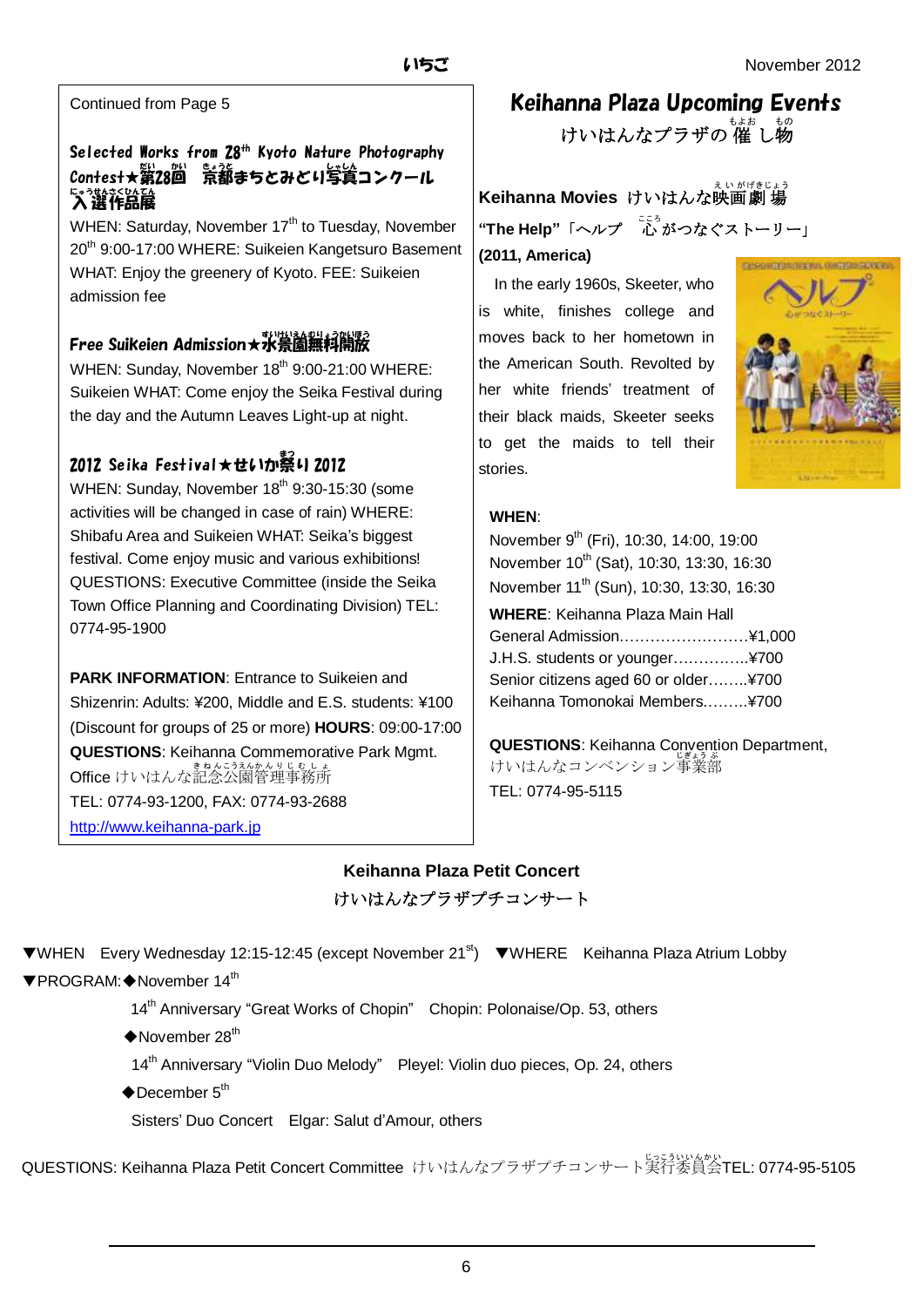## Chicken and Cheese Spring Roll

- 1. Cut cheese into 5mm square pieces. Slice chicken thinly and add salt and pepper.
- scallion 2. Cut shitakes thinly. Cut vertically, then slice thinly diagonally.
- 3. Combine (1) and (2). Add sake, sesame oil, and potato starch, and mix well.
- 4. Lay out skins, spread (3) on them, then roll up. Add mixture of A and fold skins closed.
- 5. Fry (4) in oil at  $165^\circ$  C for about 5 minutes.

Ingredients (Serves 2) Sliced cheese----40g Chicken breast---80g Fresh shitakes-------3 Scallion------1/3 stalk Spring roll skins100g Salt, pepper--a pinch Sake-------------1 tbsp Sesame oil-----1 tbsp Potato starch--1 tbsp Oil----------as needed

A Flour---------------18g

Water--------------12g

## Cooking クッキング Giseigo Corner 擬声語コーナー

Hello and welcome to the Giseigo Corner! Giseigo are Japanese words describing sounds or conditions.



からっと

#### *Karatto*

#### **"A state of refreshing sunny weather"**

This word refers to the type of weather where the skies are clear and the air is fresh. Needless to say, this is the perfect type of weather to get out and enjoy the outdoors. Lather on some sunscreen and get active!



## Transportation to Kansai Airport かんさいくうこうまでのこうつう

## **Kansai Airport Bus** 。<br>関西空港エアポートリムジンバス

You can take the Nara Kotsu Airport Bus to Kansai International Airport from Keihanna Plaza, available seven days a week (one way fare ¥2000). Bookings are available. See the telephone number below to reserve a seat:

| <b>Departing</b> | <b>Arriving</b> |
|------------------|-----------------|
| 5:50a.m.         | 7:30a.m.        |
| 6:50a.m.         | 8:25a.m.        |
| 7:50a.m.         | 9:30a.m.        |
| 9:50a.m.         | 11:30a.m.       |
| 10:50a.m.        | 12:30a.m.       |
| 11:50a.m.        | 1:30p.m.        |

| <b>Departing</b> | <b>Arriving</b> | <b>Departing</b> | <b>Arriving</b> |
|------------------|-----------------|------------------|-----------------|
| 5:50a.m.         | 7:30a.m.        | 12:40p.m.        | 2:20p.m.        |
| 6:50a.m.         | 8:25a.m.        | 3:40p.m.         | 5:20p.m.        |
| 7:50a.m.         | 9:30a.m.        | 4:40p.m.         | 6:20p.m.        |
| 9:50a.m.         | 11:30a.m.       | 5:40p.m.         | 7:20p.m.        |
| 10:50a.m.        | 12:30a.m.       | 6:40p.m.         | 8:20p.m.        |
|                  |                 |                  |                 |

For more information or to reserve a seat: Nara Kotsu Bus Reservation Center をにかえ<br>奈良交通バス予約センター

TEL: 0742-22-5110 (Hours: 09:00 -19:00)

## Note from the Editor へんしゅうしゃのことば

Being away from my family in November is hard. November is Thanksgiving in America, and Thanksgiving is a time to spend with family. Of course, as my mom likes to remind me, nowadays it's possible to not only talk to people in real time, but also see their faces – a luxury that wasn't available when she was my age. Needless to say, I'm very grateful for technology.

I'm not crazy about other Thanksgiving customs like football or the Macy's Thanksgiving Day Parade. But Thanksgiving is a time for thanks, and I am thankful that I can still talk to my family.

**Steven** 

Check out the Kyoto CIR blog! http://tabunkakyoto.wordpress.com/